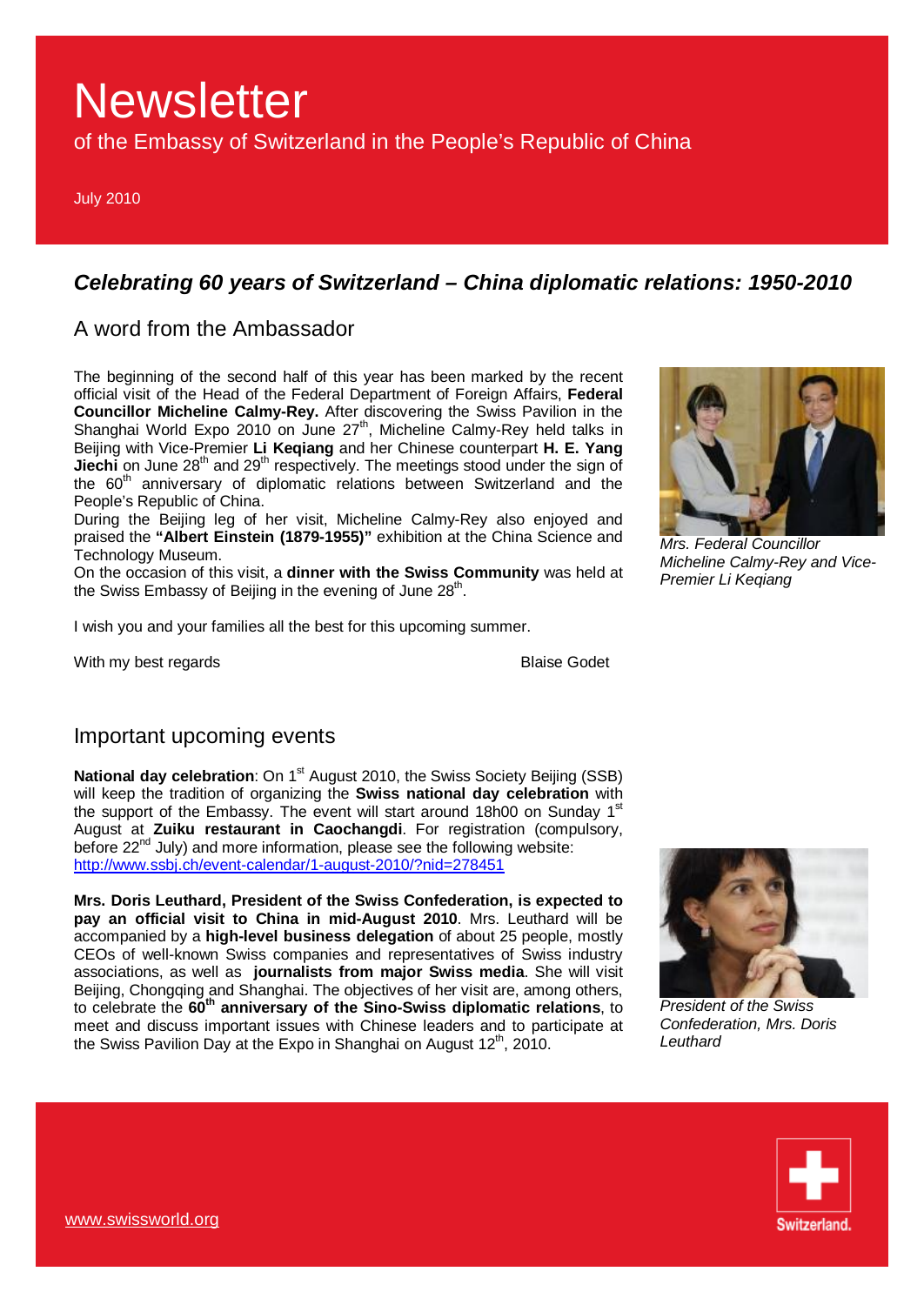of the Embassy of Switzerland in the People's Republic of China

July 2010

**Federal Councillor Moritz Leuenberger** is likely to visit China in the middle of September. He may have high level contacts to mark the  $60<sup>th</sup>$  anniversary of **Switzerland–China diplomatic relations** and participate in a **Water Forum in Shanghai.**

### Economic news

On **April 14th , 2010**, the **Agreement between Switzerland and China on the Promotion and Reciprocal Protection of Investments entered into force**. This agreement replaces the original agreement which has been implemented since 1987. It will ensure that Swiss investments in China and Chinese investments in Switzerland are accorded with standards of protection recognized under international law. The main provisions of the agreement cover the handling of foreign investments by the host country, the transfer of capital and investment income, compensation for expropriation and the **introduction of new dispute settlement procedures which allows companies to submit the case unilaterally to international arbitration**.

A delegation of the **Heads of the Cantonal Food Law Enforcement Offices** (called Cantonal Chemists) made a study trip to China from **May 5 th to 16th, 2010**. They went to Shanghai, Beijing, Qingdao and Hong Kong. In Shanghai, they visited the Entry-Exit Inspection and Quarantine Bureau (local CIQ) and in Beijing they met with officials from the General Administration for Quality Supervision, Inspection and Quarantine (AQSIQ) and visited also the Chinese Academy for Inspection and Quarantine (CAIQ).

### **Visits and meetings:**

A delegation of the **Swiss Bankers Association**, led by their Chairman Mr. Patrick Odier, visits China from July  $4<sup>th</sup>$  to 13<sup>th</sup>.

The second meeting of the group in charge of drafting the **Joint Feasibility Study** for a possible **Free Trade Agreement** between Switzerland and China is taking place in Berne from July  $5^{th}$  to  $7^{th}$ .

### Cooperation news

Switzerland was represented with a **Swiss University booth** for the first time **at**  the Wuhan Education Fair from June 26<sup>th</sup> to 27<sup>th</sup>. This provided an excellent opportunity to create new contacts in one of the most rapidly developing hubs for education and research in central China.



*Delegation of the Heads of the Cantonal Food Law Enforcement Offices on their visit in Beijing* 



*Swiss booth at China International Education Expo* 



Schweizensche Eidgenossenschaft Confederation suisse Confederazione Svizzera Confederaziun svizra.

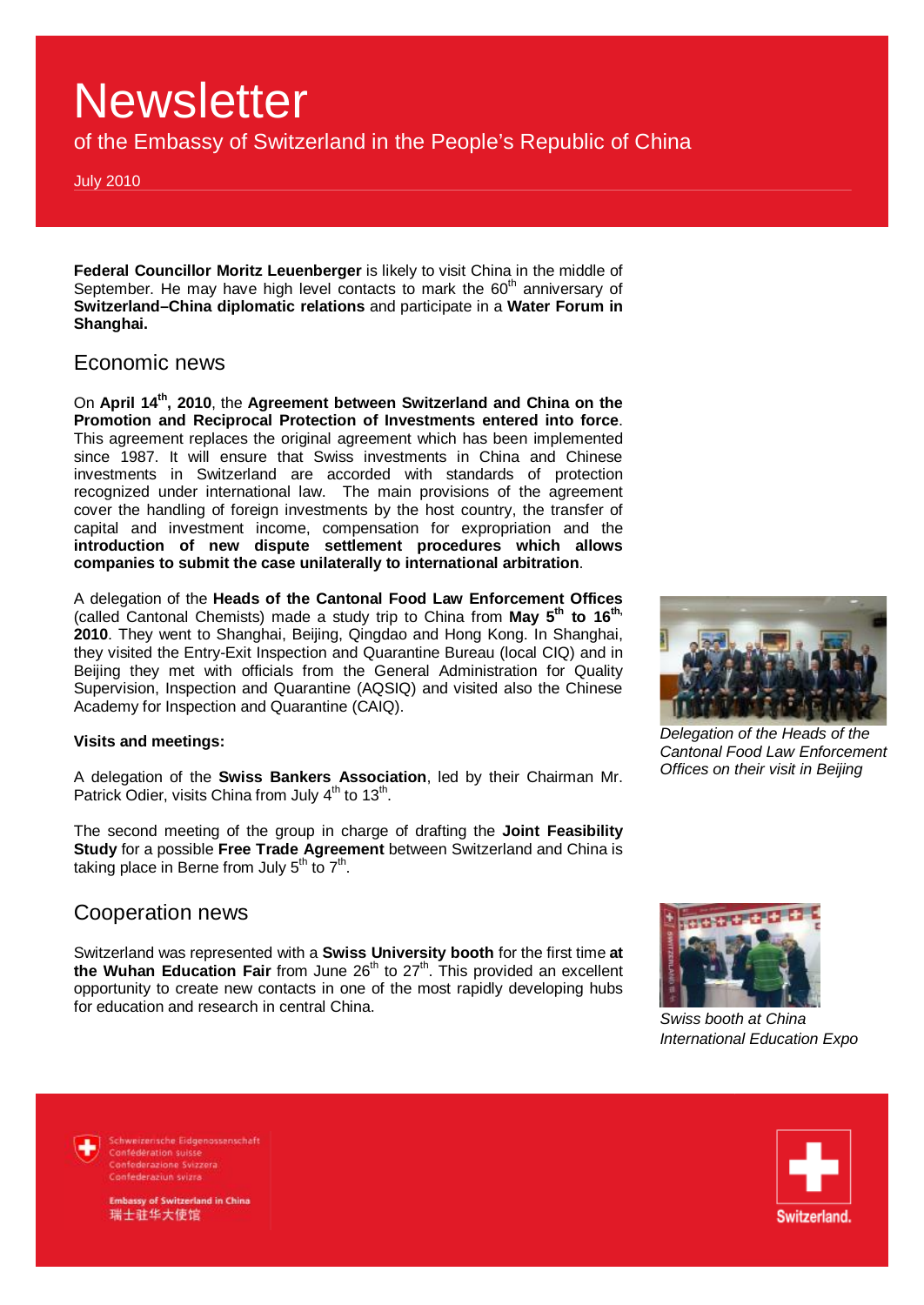of the Embassy of Switzerland in the People's Republic of China

July 2010

The second **Swiss University Alumni in Beijing networking event** took place on June 26th at the Pangu Hotel. **Prof. Heinrich Rohrer, Swiss Nobel Price Winner in Physics in 1986,** was our special guest and provided some exclusive insight into his fascinating career. The event was a success and all the Swiss university graduates greatly enjoyed it.

Representatives of the Federal Office of Public Health and the Graduate Institute of International and Development Studies in Geneva are in Beijing again from July 5th to 9th for a **professional course on Global Health Diplomacy** at the Peking University.

**The Sino-Swiss Cooperation and Dialogue on Climate Change City Initiatives** were organized by the Embassy and successfully convened in Beijing on June 3<sup>rd</sup>, two days before the World Environment Day 2010. Over 80 representatives participated in this event. As an important outcome, Mr. Dahinden, Director General of the Swiss Agency for Development and Cooperation (SDC), signed a **Memorandum of Understanding** with the Mayors and representatives of Yinchuan, Dezhou and Meishan municipalities as well as the Dongcheng District of Beijing.

Invited by the **Mayor of Meishan** municipality, **Switzerland** promoted and participated as a main guest in the **first Low-Carbon Day in China**. The Meishan municipality set a ground stone with this event, which will from now on be organised every year on June  $21<sup>st</sup>$ . The day highlighted a series of activities such as a no car driving and a tree planting campaign, as well as low carbon exhibitions and information on low carbon life and best practices. Meishan is an active partner in the **Sino-Swiss Low Carbon City China** programme (LCCC).

The success of the **Swiss Pavilion** has been ongoing in the month of June, as in May it retained its status as one of the World Expo's **most popular** pavilions. While it attracted an impressive number of 331'271 visitors in May, this result was topped last month with **around 340'000** people (excluding visitors to the open area of the urban lounge) visiting the Swiss Pavilion. **Federal Councillor Micheline Calmy-Rey** visited the Swiss Pavilion on June 27<sup>th</sup> and expressed her great satisfaction. June was also a very attractive month in terms of temporary exhibitions and events. The exhibition of **Swiss Excellence in Science, Technology and Innovation** replaced the highly popular interactive



*Professor Heinrich Rohrer, Swiss Nobel Price Winner in Physics 1986* 



*Mr. Dahinden, Director General of SDC and Mrs. Wu Cuiyun, Mayor of Dezhou Municipality.* 



*The Low-Carbon Day Activities* 



*Mrs. Federal Councillor Calmy-Rey visiting the Swiss Pavilion* 

Schweizensche Eidgenossenschaft Confederation suisse Confederazione Svizzera Confederaziun svizra.

Cultural news



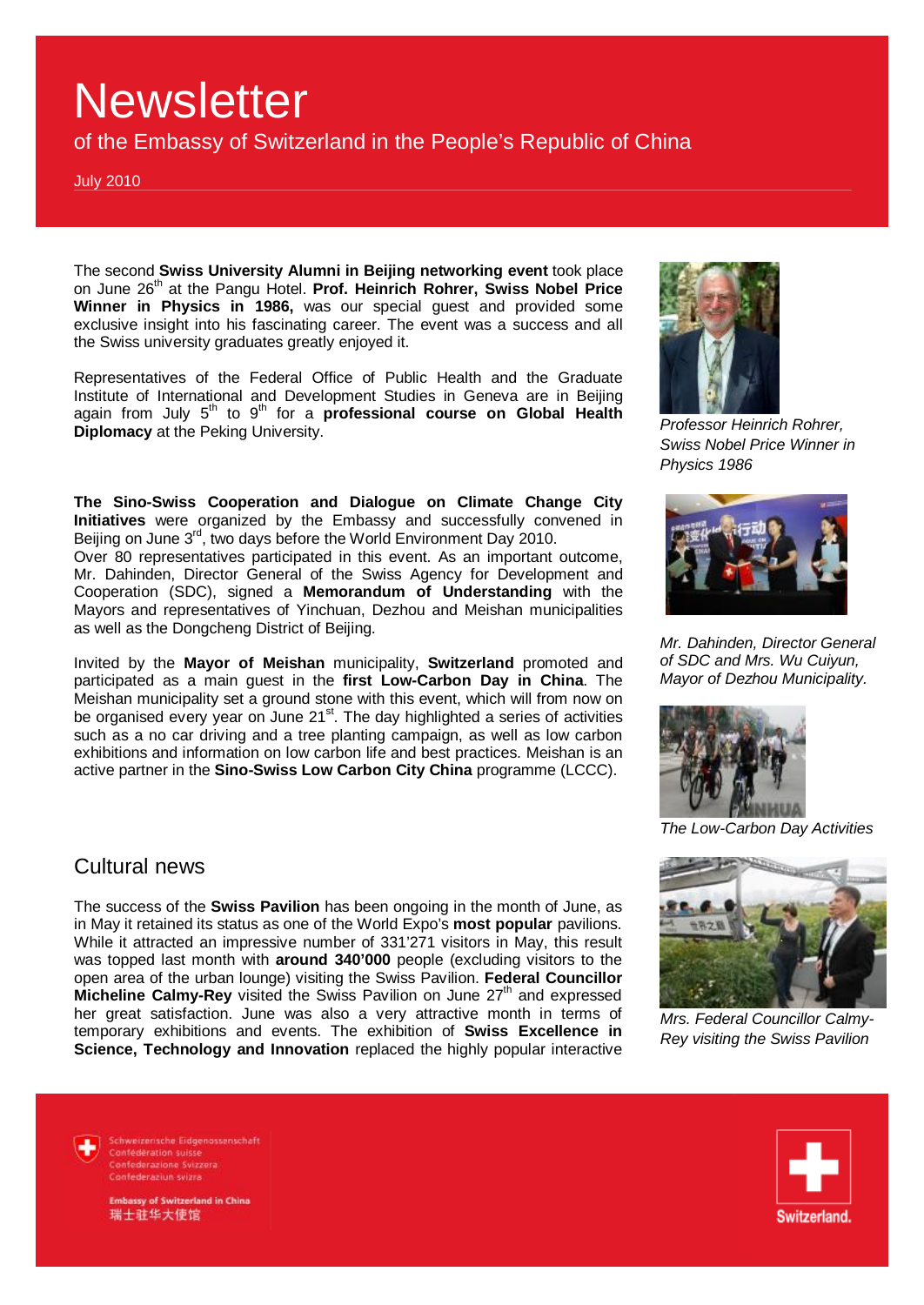of the Embassy of Switzerland in the People's Republic of China

July 2010

installation by **Bern-Jungfrau region**. A highlight on the Pavilion stage was the performance of **Fiona Daniel**. Upcoming events include **Top to Top (**a Swiss family discusses how they embarked on an ecological world tour, **July 5th to 8 th)**, the **celebration of the Swiss National Day (August 1st),** the **International Institute for the Rights of the Child event (August 2nd to 8th)** and the **Swiss National Pavilion Day (August 12th).** 

The Swiss music ensemble **Piano Seven** will be **on tour in China** during the month of July. Next to **Beijing** and **Shanghai**, they will also perform in **Guangzhou**. The show that they are presenting includes **seven pianists, a percussionist** and **a guest violin soloist**. The combination of seven pianos is definitely unique and a creative achievement in music history. The music is a crossover of classic, jazz and tango, and is entirely composed by the members of Piano Seven. Like the previous creations of Piano Seven, the show will be rich in musical and scenic emotions.

#### **Where and when:**

6<sup>th</sup> July 2010, 19:30, Beijing, National Centre for the Performing Arts 9<sup>th</sup> July 2010 Guangzhou, Xinghai Concert Hall 10<sup>th</sup> July 2010 Shanghai, Shanghai Oriental Art Center

To celebrate the  $60<sup>th</sup>$  anniversary of diplomatic relations between the People's Republic of China and Switzerland, Wu Promotion presents the *Basel Symphony Orchestra* (*Sinfonieorchester Basel*) to audiences in China. The orchestra is joined by one of the world's most renowned conductors, the Swissborn **Mario Venzago** who will have the pleasure of directing the Shanghainese violin soloist, **Huang Mengla** among his musicians. The Basel Symphony Orchestra is one of Switzerland's three major symphonic orchestras and enjoys wide acclaim for its exceptional performances in various concerts and operas. The audiences in China can look forward to a phenomenal musical experience. **Where and when:** 

8<sup>th</sup> August Guangzhou, Xinghai Concert Hall (TBD)

- 10<sup>th</sup> August Suzhou, Suzhou Science and Cultural Arts Centre (TBD)
- 11<sup>th</sup> August Shanghai, Shanghai Oriental Arts Centre
- 13<sup>th</sup> August Beijing, National Centre for the Performing Arts

15<sup>th</sup> August Tianjin, Tianjin Concert Hall (TBD)

**Do not miss the "Albert Einstein (1879-1955)" exhibition:** In the framework of its China image campaign, Presence Switzerland brings the acclaimed **Albert Einstein exhibition** of the **Historical Museum Bern** to China. This exhibition will be on tour in China, first at the **China Science and Technology Museum** in Beijing (until October 2010), then in **Guangzhou** (Winter 2010- 2011), in **Hong-Kong** (Spring-Summer 2011) and finally in **Shanghai** (Winter 2011-2012). Divided in three main parts on Einstein's life, on Einstein's time and on Einstein's scientific theories, this innovative exhibition also includes



*Piano Seven in concert* 



*The Basel Symphony Orchestra on tour* 



*Professor Einstein and his wife Mileva, 1911. Credit: ETH Bibliothek Zurich* 

Schweizensche Eidgenossenschaft Confederation suisse Confederazione Svizzera Confederaziun svizra.



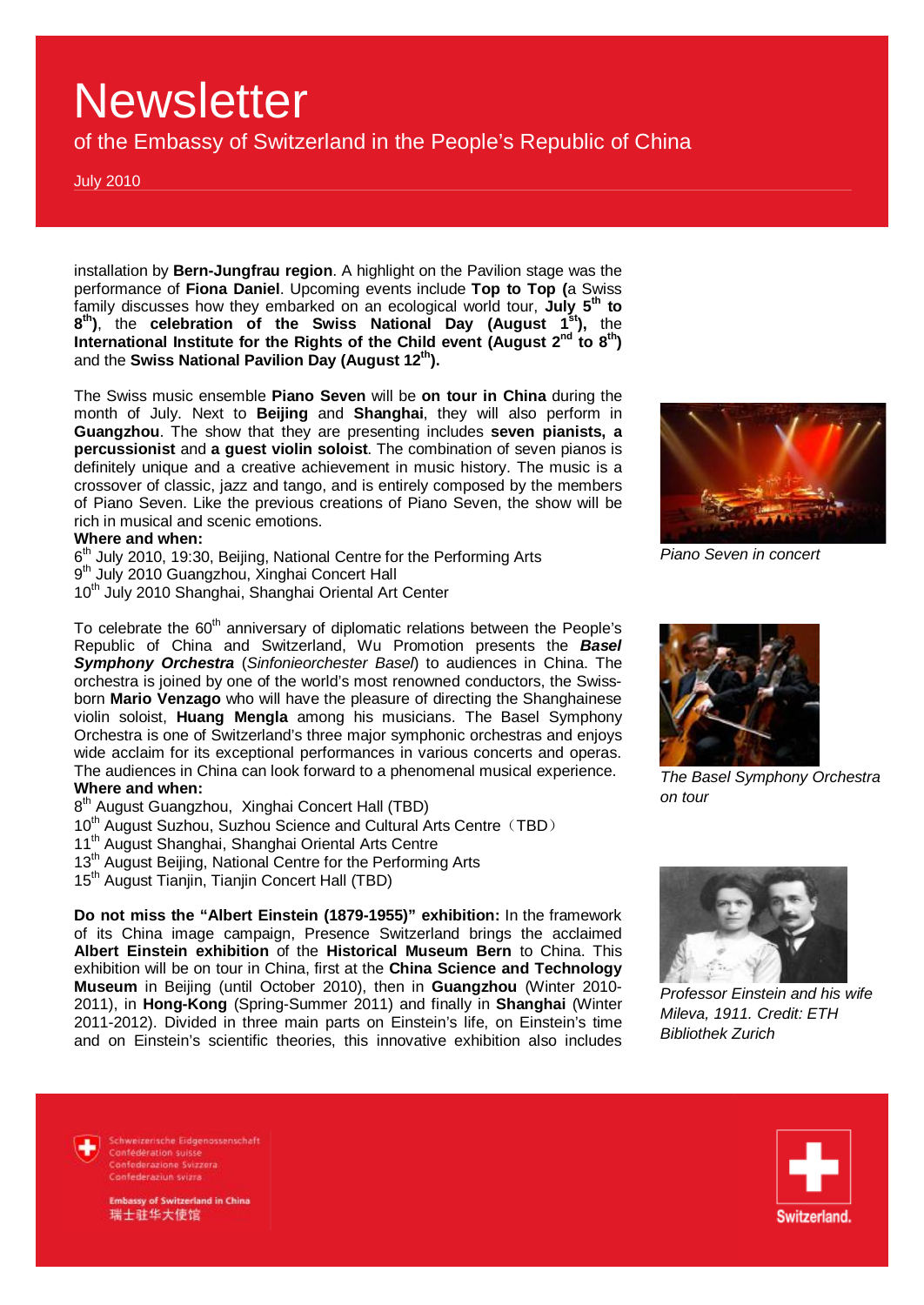of the Embassy of Switzerland in the People's Republic of China

July 2010

some **interactive experiments** and **pedagogical videos**. Some scientific and educational activities are being organized around the exhibition by swissnex.

The Swiss Embassy is holding an **exhibition on climate change** in **Qingdao** (September 2010) and in **Beijing** (October 2010 - TBC). The exhibition will consist of two different parts, a scientific part called the "**Climate Trail**" which draws attention to the issue of climate change and its consequences. The second part showcases an artistic photo exhibition by Mathias Braschler and Monika Fischer called "**Affected – The Human Face of Climate Change**". The works of the two Swiss photographers depict people whose lives have been drastically altered by global warming – so called *climate victims*. Around the exhibitions themselves, lectures and various side events will be organized.

**"Happy@60":** To celebrate the **60th anniversary of bilateral relations**, the Embassy of Switzerland has launched a photographic exchange project bringing Swiss photographer **Petri de Pità** and Chinese photographer **Zhu Yinghao** together to take 60 pictures of 60-years old people in both Switzerland and China. Each person will be depicted with two photographs, one portrait and one photo showing what makes these people happy in their lives. This exhibition will be inaugurated at exactly the same time on **Tuesday 14th September 2010** in Beijing (6 pm) and Berne (12 noon).

*For more information on upcoming cultural events, please check the Embassy's website under "Events".* 

List of Swiss institutions (with contact details)

### **SwissCham Beijing**

Suite 100, CIS Tower, 38 Liangmaqiao Road, Chaoyang District Postcode: 100125 Tel: +86 10 8531 0015  $Fax : +86 10 6432 3030$ E-Mail: [info@bei.swisscham.org](mailto:info@bei.swisscham.org) Website: [www.swisscham.org](http://www.swisscham.org) (local branches also in Shanghai, Guangzhou and Hong Kong)

#### **Switzerland Tourism**

Prosper Center, Tower 1, Room 609, No. 5 Guanghua Road Postcode: 100020 Tel: +86 10 6512 0974



*"Affected" by Braschler & Fischer* 



 *"Happy@60" photo project*



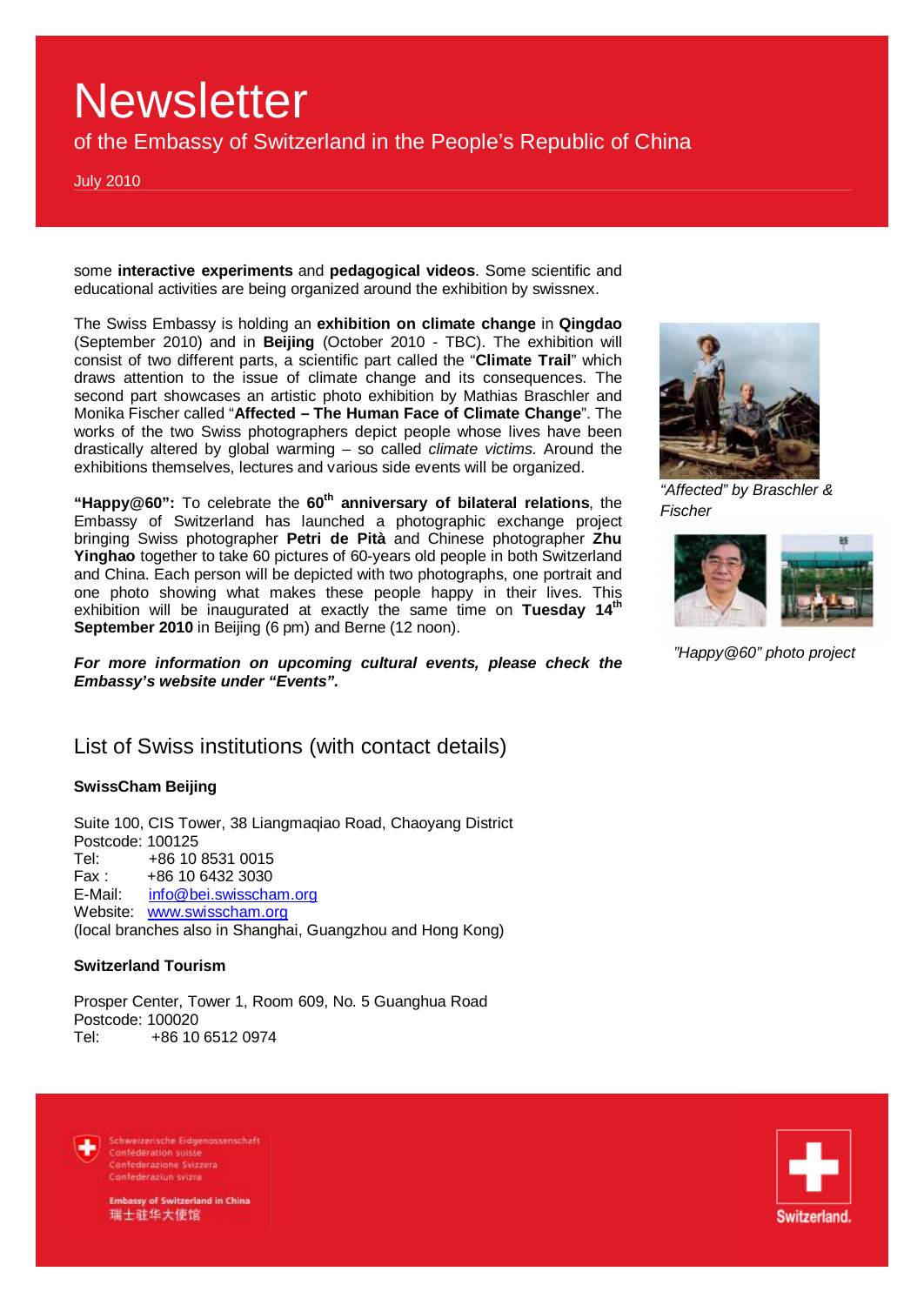of the Embassy of Switzerland in the People's Republic of China

July 2010

Fax: +86 10 6512 0973 E-Mail : [info.cn@switzerland.com](mailto:info.cn@switzerland.com) Website: [www.myswitzerland.com.cn](http://www.myswitzerland.com.cn) (also in Shanghai and Hong Kong)

#### **Swiss Society Beijing**

E-Mail: [info@ssbj.ch](mailto:info@ssbj.ch) Website: [www.ssbj.ch](http://www.ssbj.ch) 

#### **Beijing Swiss Study Centre**

Beijing Foreign Studies University, main building, Room 203 Tel: +86 10 8881 6306 E-Mail: [ces\\_bfsu@yahoo.cn](mailto:ces_bfsu@yahoo.cn)

### **News from the Embassy**

#### *Focus on ... the Economic and Commercial Section*

The Economic and Commercial Section is the contact point between Swiss and Chinese authorities in the fields of trade, commerce, intellectual property, finance, environmental issues when linked to trade, civil aviation or quality controls, among others. Our aim is to implement the strategies and decisions taken by Berne in order to strengthen Sino-Swiss economic relations. We also sustain the efforts of Swiss companies wishing to establish themselves in China and those already located in this country in their contacts with Chinese authorities. We also provide them with economic or legal information and carry out diplomatic intervention when necessary. Globally, the tasks of this section are highly varied and ranged from reporting the economic developments in China to facilitating the negotiation of new agreements, including preparing the visits of Swiss economic delegations, resolving specific economic issues, ensuring the follow-up of agreements already in force and participating to different fora to promote Swiss economy and businesses, etc. The Economic and Commercial Section of the Embassy works also closely with the Swiss Business Hub and with the Swiss Chinese Chamber of Commerce.

*Currently, there are four people working in this section: Mr. Yannick Roulin (Head of Section), Ms. Irene Frei (Deputy Head of Section), Mr. Bernhard Küffer (Academic Intern) and Mr. Cui Hao (Assistant). Economic and Commercial* 



*Section* 



Schweizensche Eidgenossenschaft Confederation suisse Confederazione Svizzera Confederaziun svizra.